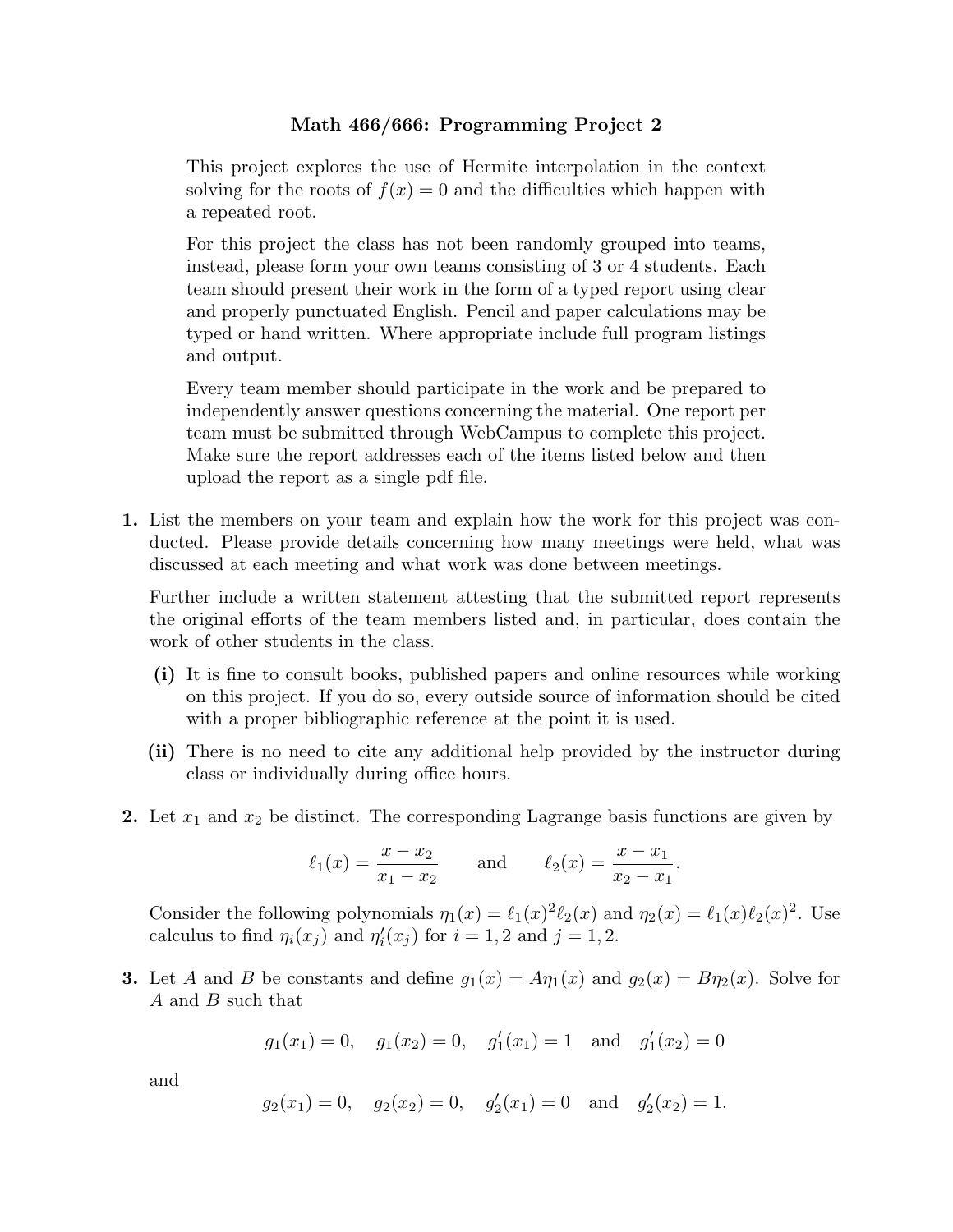**4.** Let *a* and *b* be constants and consider the polynomials

$$
h_1(x) = \ell_1(x) + a(g_1(x) + g_2(x))
$$
 and  $h_2(x) = \ell_2(x) + b(g_1(x) + g_2(x)).$ 

Solve for *a* and *b* such that

$$
h_1(x_1) = 1
$$
,  $h_1(x_2) = 0$ ,  $h'_1(x_1) = 0$  and  $h'_1(x_2) = 0$ 

and

$$
h_2(x_1) = 0
$$
,  $h_2(x_2) = 1$ ,  $h'_2(x_1) = 0$  and  $h'_2(x_2) = 0$ .

**5.** Let  $y_i$  and  $z_i$  for  $i = 1, 2$  be constants. Show that the polynomial given by

$$
p(x) = \sum_{i=1}^{2} \left\{ y_i h_i(x) + z_i g_i(x) \right\}
$$

satisfies the conditions  $p(x_i) = y_i$  and  $p'(x_i) = z_i$  for  $i = 1, 2$  and explain why  $p(x)$  is the unique polynomial of minimal degree that satisfies those conditions.

- **6.** Let  $f(x) = e^x 13/x$  and define  $y_i = f(x_i)$  and  $z_i = f'(x_i)$  for  $i = 1, 2$  where  $x_1 = 1.3$ and  $x_2 = 2.7$ . Write a computer program that computes  $p(x)$  for any value of *x*, verify  $p(2) \approx 0.9393631693832503$  and then compute the size of the error  $e = |f(2) - p(2)|$ .
- **7.** Plot  $f(x)$  and  $p(x)$  on the same graph over the interval [0.5, 4]. You might find the plotting commands

```
xs=[0.5:0.1:4;];
yf=f.(xs);
yp=p.(xs);plot(xs,[yf yp],size=[400,300],
    legend=:bottomright,label=["f" "p"])
```
to be useful when making the graph in Julia.

**8.** [Extra Credit] Modify the program in Question 6 to estimate the maximum error

$$
E = \max \left\{ |f(x) - p(x)| : x \in [1,3] \right\}
$$

good to 4 significant digits. Use any reasonable method you can find to compute *E* and explain how it works.

**9.** Let  $f: \mathbf{R} \to \mathbf{R}$  be continuously differentiable such that  $f'(x) \neq 0$  for  $x \in \mathbf{R}$ . By the inverse function theorem *f* is invertible and  $(f^{-1})'(y) = 1/f'(f^{-1}(y))$ . We may use this formula to adapt the polynomial developed above to interpolate the inverse function  $f^{-1}$  by swapping the roles of  $x_i$ ,  $y_i$  and  $z_i$  as